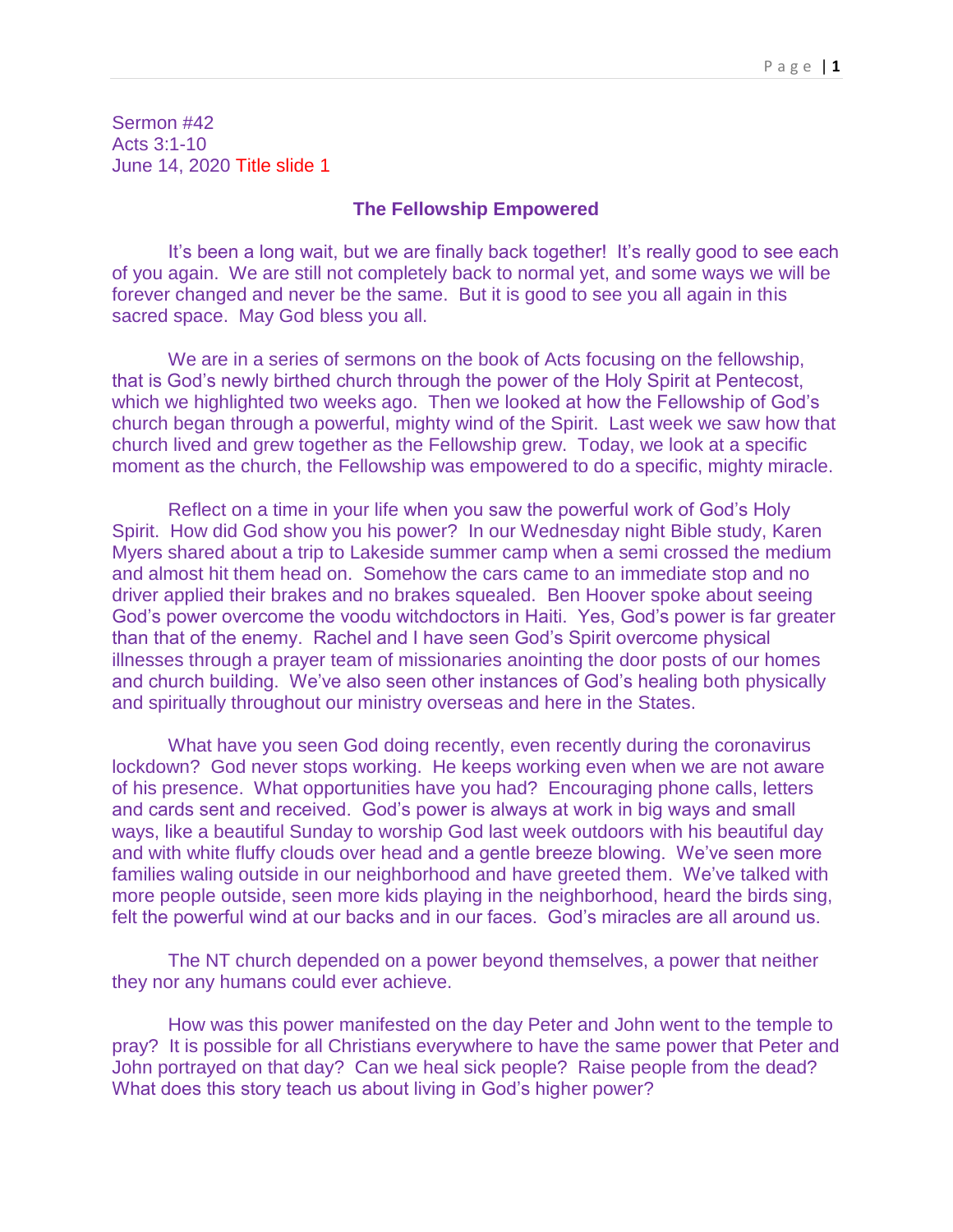Let's put ourselves in the story. It's sometime after the miraculous day of Pentecost. The time is approximately 3 p.m., the afternoon prayer time in the temple. Peter and John are still part of the Jewish heritage, so they continue with the set prayer and worship times in the temple.

At the same time, a lame man is carried to the temple gate called Beautiful to beg for alms. Luke tells us that he was put there every day to beg. He couldn't do this for himself. He couldn't ever walk anywhere by himself. He was not merely lame as in walking with a limp or a cane. He could not do anything for himself. Others always had to carry him around for his whole life. The only thing he could anticipate at the temple was that someone might be willing to give him a handout. And that would often be the case as the Jews saw him as an opportunity to gain merit by giving to a lame man.

So, the helpless man is placed at the temple entrance at the same moment Peter and John come up to the temple to pray. It looks as though Peter and John will simply go on past him without acknowledging him in anyway. Perhaps they did pass him by a number of times earlier. But on this day, the man takes the initiative to call out to Peter and John. He begins to ask them for a gift when Peter takes notice. Slide 2

I. We must see the need.

**Click** 

Peter saw the need and "looked straight at him" (TNIV) or "stared at him" (CEB) (v. 4). Yes, the word in Greek does mean to "Fix one's eyes on," "or look straight at," or "stare at someone."

It's sometimes easy to walk right by someone without noticing their needs or taking the time to ask them, "How are you doing?" and really mean it. We've all done that. But we've also taken the time to inquire how the person is doing and spend some time with them. I know how appreciative those in the nursing homes are to receive a phone call or a visit from someone in our congregation. They truly make mention of when someone came to see them, and they appreciated that. Our children and young people appreciated when adults take the time to listen to them. And those in need are glad when we can at least stop and talk to them and listen, even if we don't have anything to give at the moment.

So, Peter sees the need and looks intently at the lame man. He also puts his trust in a higher power, the Holy Spirit living within him. Slide 3

II. Trust in a higher power.

**Click** 

Peter tells the man, "Look at us," which the man does, expecting to receive something from them. But what he receives is much greater than what he expected. Peter now honestly responds, "Silver or gold I do not have, but what I do have I give you. In the name of Jesus Christ of Nazareth, walk" (v. 6). Peter couldn't give what he didn't have. But the greatest thing he did have was to give the name of Jesus Christ.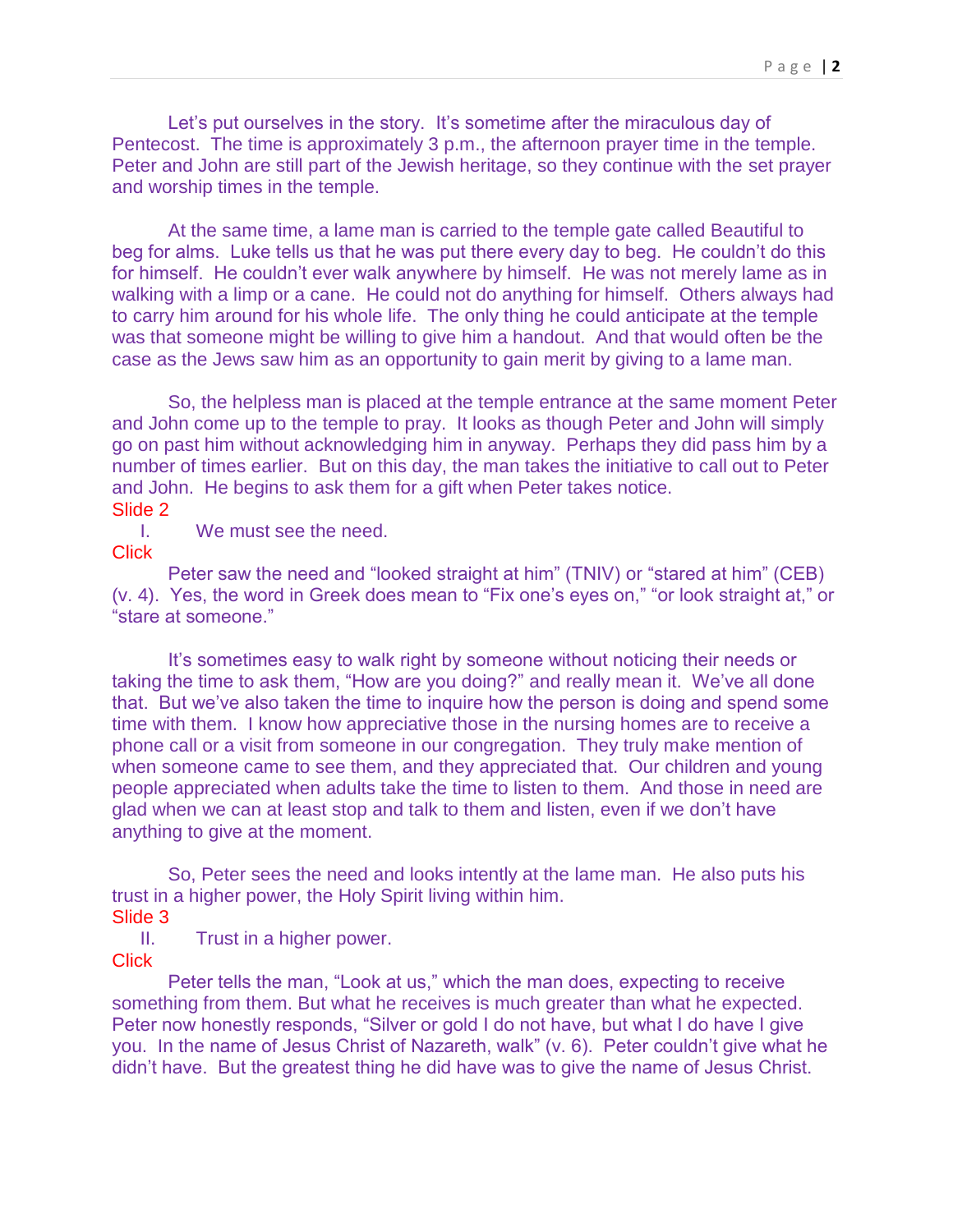Peter was willing to trust a God who is willing to heal and more than capable of healing. God cares for his people and is more than willing to heal them. Peter trusted in a God who goes beyond our own meager expectations to give us something far greater than we ever imagined. And he trusted in a God who is all powerful, beyond what we can think or imagine. He knew the reality of Psalm 62:15, that "power belongs" to our God," and psalm. 147:5 that declares, "Great is our God and mighty in power."

Ultimately Peter and the disciples trust in the "name of Jesus Christ…" (v. 6). The name of Jesus is mentioned many times throughout the book of Acts as the answer to heal the sick (3:6, 16; 4:7,10), give miracles (4:30), and declare that sins are forgiven through salvation (4:12; 10:43). And in this passage, it is the name of Jesus of Nazareth that is invoked for healing. In John 1, Philip didn't think that anything good could come out of Nazareth. Now Philip knows that the only name by which we can be healed definitely comes from Nazareth.

The name of Jesus is our healer as well. Years ago in college, a fellow student unfortunately took his own life in a moment of desperation. All through the campus that night and the next several weeks, there appeared to be this oppressive dark cloud over the whole student body. On the night of his death, several students in Rachel's dorm slept together downstairs, but Rachel stayed up in her room alone. During the night she woke up and sensed a dark shadowy presence at the foot of her bed. The only thing she could do, the best thing she did, was to cry out loudly the name of Jesus. At that moment the dark shadow left her room for good.

When we are in trouble or sense an anxious moment, the best thing to do is to call out the name of Jesus Christ and the enemy will flee. We must trust in the higher power of God's Spirit through the spoken name of Jesus Christ. And then we must put our faith into action, by taking the first bold step. For Rachel, it was being able to go back to sleep again and sleeping peacefully. For Peter, it was taking hold of this man by the right hand, his dominant hand, and helping him up. Thus, the lame man now puts his faith into action through Peter's guidance.

## Slide 4

III. Put our faith into action.

## **Click**

We must take the step of faith. The lame man "jumped to his feet and began to walk" (v. 8).

When Peter takes his hand, the lame man is helped up, and instantly his feet and ankles become strong. He jumps to his feet and begins to walk around. The continuous present tense of the verb indicates his on-going action of walking. The man had to rise up and take that first step. Then he went walking, leaping, and praising God. Notice that he praises God and not Peter or John, who were just the human connectors. God's power healed a lame man who took a very bold action step. He had never been able to walk in his life and now he is walking and jumping for joy.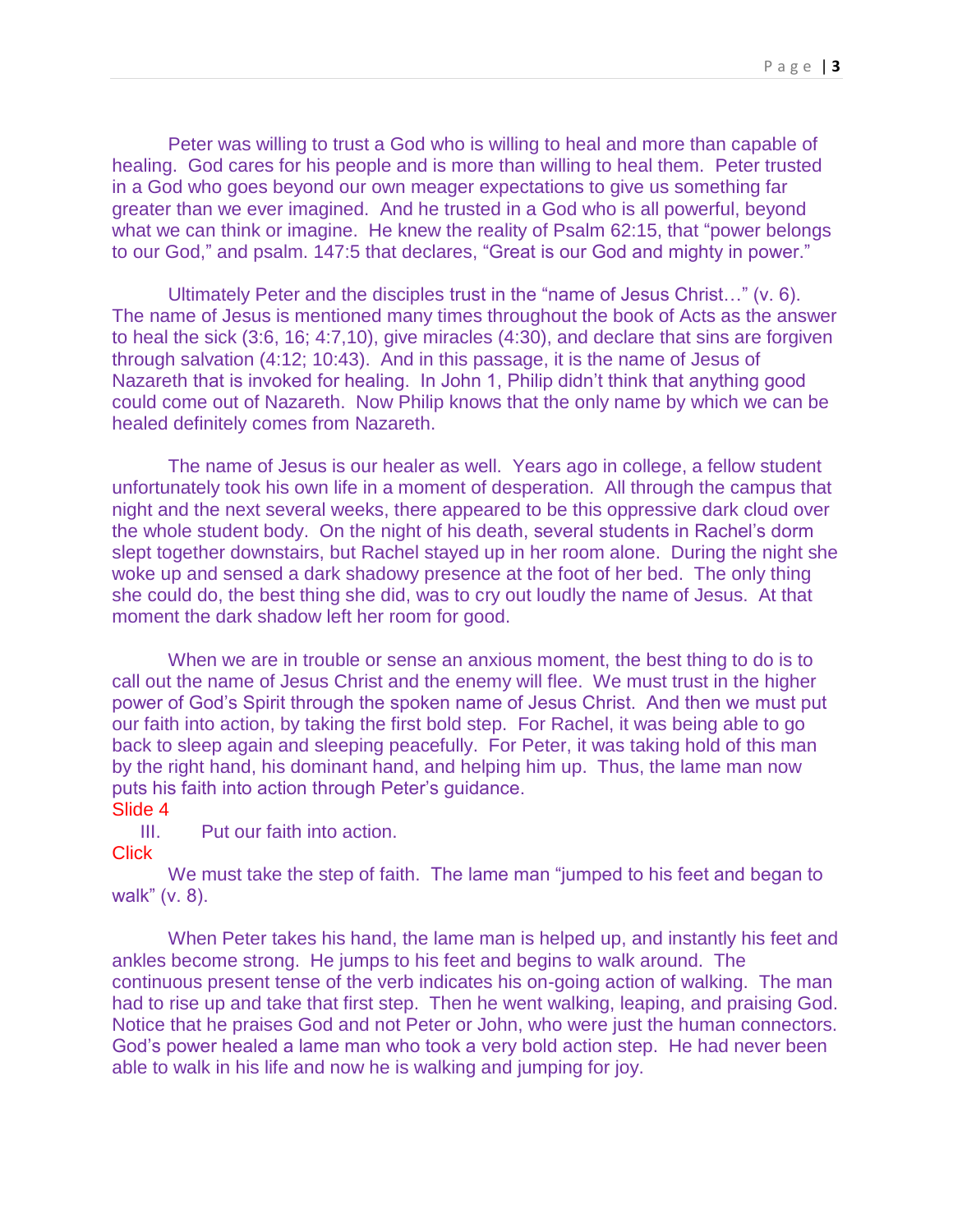That might be like not ever playing the piano and all of a sudden being able to do so with ease and professional skill. Or like painting a breathtaking picture worth millions of dollars without ever having taken lessons or ever painting before. It would be like all of a sudden speaking in another language without ever having studied that language or building a ship without ever having boarded a ship.

Is it possible that any one of us as Christians could do that type of a miracle? Could it really happen still today through you and me? What type of faith do we have? How deep does God's Spirit abide in us and work through us? Maybe it's just a simple as believing and trusting our God to do something in and through us that we could not possibly do on our own.

## Slide 5

Are you ready to take a step of faith? Do we really believe Philippians 4:13, which tells us that we "can do all things through Christ who strengthens us"? God's people must rely solely on God. We can do so through prayer and his Word, the power of his Holy Spirit living in us.

Peter knew that it was not about money and silver, but rather the power of the Holy Spirit living in him.

The story is told of Thomas Aquinas who once called on Pope Innocent II. The Pope was counting out a large sum of money when he looked up and said, "You see, Thomas, the church can no longer say, 'Silver and gold have I none.'" Aquinas immediately replied, "Neither can she now say, 'Rise up and walk.'"

The way of Christian fellowship is not about our money or our own giftedness and abilities, as important as those things are; it is rather about the miraculous power of God to work in and through us and our complete trust in him.

Rev. Carolyn Moore, pastor of Mosaic Church in Georgia, wrote a recent study entitled, the Supernatural, at one point she asserts: Slides 6, 7

"Christianity is not a faith with a few miracles sprinkled in for effect. Christianity is a *miracle* with some good stories thrown in. Miracles are the cornerstone of the Christian faith. To extract them from the gospel of Jesus Christ would be to extract the heart of God for the people he created" (Supernatural, p. 98).

In the same study, Carolyn shares a miraculous story from her own experience. She tells of a man who came to see her one day in her office and he was quite upset about something. His attacks were quite personal. She says that it might not have been her best pastoral moment as she herself became angry. But then she sensed the need to speak directly at his chest and speak directly to a demon. She kept speaking directly and boldly to him until it was gone. The guy became silent and never moved. Then he sank down in his chair as though he were almost lifeless. All the energy had gone out from him.